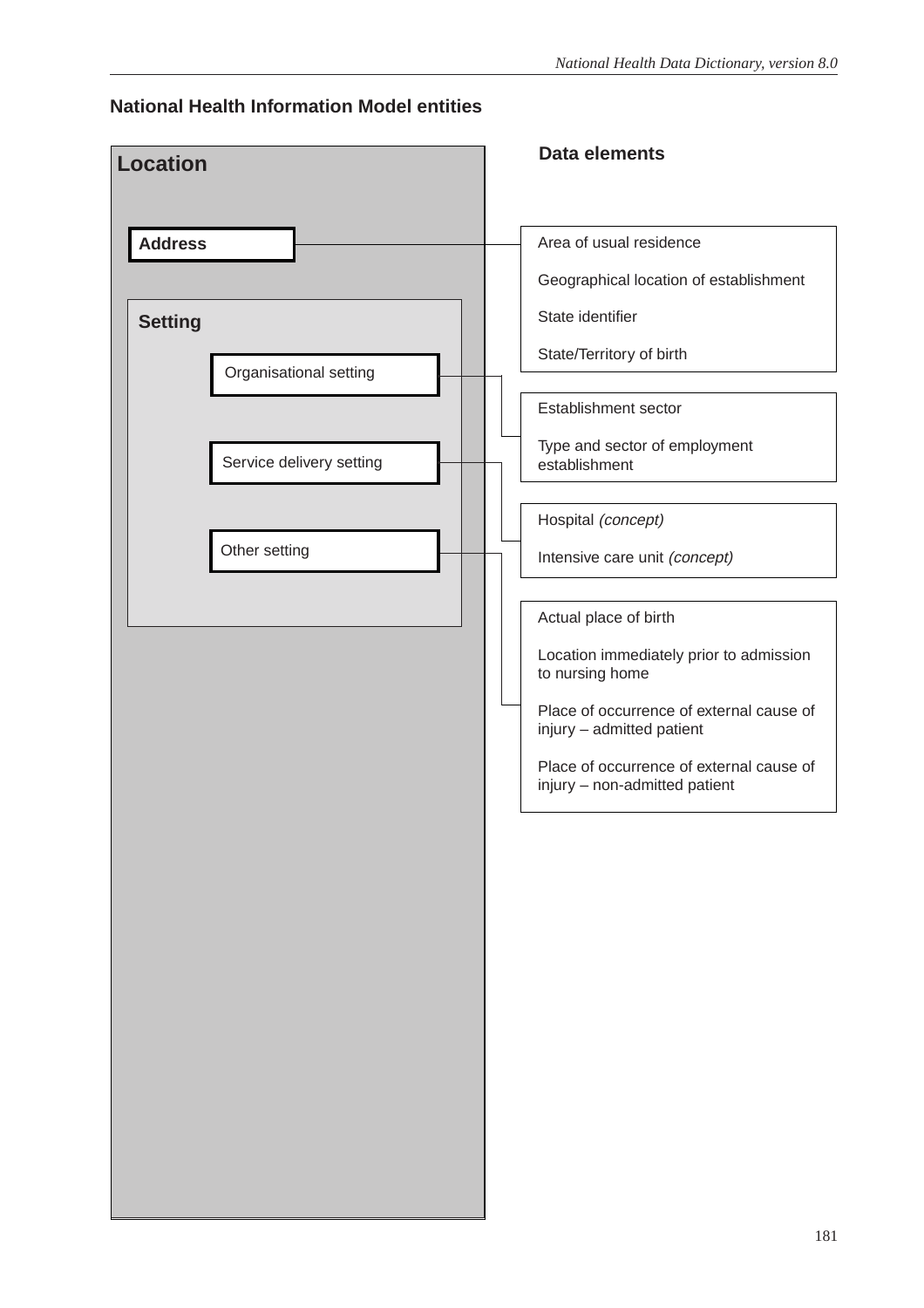# **Area of usual residence**

| Admin. status:                                    | <b>CURRENT</b>                                                                                                                               | 1/07/97                                                                                                                                                                                                                                                                                                                                                                                                                                                                                     |                 |  |  |  |
|---------------------------------------------------|----------------------------------------------------------------------------------------------------------------------------------------------|---------------------------------------------------------------------------------------------------------------------------------------------------------------------------------------------------------------------------------------------------------------------------------------------------------------------------------------------------------------------------------------------------------------------------------------------------------------------------------------------|-----------------|--|--|--|
| Identifying and definitional attributes           |                                                                                                                                              |                                                                                                                                                                                                                                                                                                                                                                                                                                                                                             |                 |  |  |  |
| Knowledgebase ID:                                 | 000016                                                                                                                                       |                                                                                                                                                                                                                                                                                                                                                                                                                                                                                             | Version number: |  |  |  |
| Data element type:                                | 3                                                                                                                                            |                                                                                                                                                                                                                                                                                                                                                                                                                                                                                             |                 |  |  |  |
|                                                   | <b>DATA ELEMENT</b>                                                                                                                          |                                                                                                                                                                                                                                                                                                                                                                                                                                                                                             |                 |  |  |  |
| Definition:<br>Context:                           | Geographical location of usual residence of the person.<br>Geographical location is reported using Statistical Local Area to enable accurate |                                                                                                                                                                                                                                                                                                                                                                                                                                                                                             |                 |  |  |  |
|                                                   |                                                                                                                                              | aggregation of information to larger areas within the Australian Standard<br>Geographical Classification (such as Statistical Subdivisions and Statistical<br>Divisions) as well as detailed analysis at the Statistical Local Area level. The use<br>of Statistical Local Areas also allows analysis relating the data to information<br>compiled by the Australian Bureau of Statistics on the demographic and other<br>characteristics of the population of each Statistical Local Area. |                 |  |  |  |
|                                                   |                                                                                                                                              | Analyses facilitated by the inclusion of Statistical Local Area information include                                                                                                                                                                                                                                                                                                                                                                                                         |                 |  |  |  |
|                                                   | areas,                                                                                                                                       | - comparison of the use of services by persons residing in different geographical                                                                                                                                                                                                                                                                                                                                                                                                           |                 |  |  |  |
|                                                   | - characterisation of catchment areas and populations for establishments for<br>planning purposes, and                                       |                                                                                                                                                                                                                                                                                                                                                                                                                                                                                             |                 |  |  |  |
|                                                   |                                                                                                                                              | - documentation of the provision of services to residents of States or Territories<br>other than the State or Territory of the provider.                                                                                                                                                                                                                                                                                                                                                    |                 |  |  |  |
| <b>Relational and representational attributes</b> |                                                                                                                                              |                                                                                                                                                                                                                                                                                                                                                                                                                                                                                             |                 |  |  |  |
| Datatype:                                         | Numeric                                                                                                                                      | Representational form:                                                                                                                                                                                                                                                                                                                                                                                                                                                                      | <b>CODE</b>     |  |  |  |
| Field size:                                       | <b>Min.</b> 5<br>Max. 5                                                                                                                      | Representational layout: NNNNN                                                                                                                                                                                                                                                                                                                                                                                                                                                              |                 |  |  |  |
| Data domain:                                      | or Territory.                                                                                                                                | The geographical location is reported using a five digit numerical code. The first<br>digit is the single-digit code to indicate State or Territory. The remaining four<br>digits are the numerical code for the Statistical Local Area (SLA) within the State                                                                                                                                                                                                                              |                 |  |  |  |
|                                                   |                                                                                                                                              | The single digit codes for the States and Territories and the four digit codes for<br>the SLAs are as defined in the Australian Standard Geographical Classification<br>(Australian Bureau of Statistics, catalogue number 1216.0).                                                                                                                                                                                                                                                         |                 |  |  |  |
| Guide for use:                                    |                                                                                                                                              | The Australian Standard Geographical Classification                                                                                                                                                                                                                                                                                                                                                                                                                                         |                 |  |  |  |
|                                                   | used.                                                                                                                                        | (ASGC) is updated on an annual basis with a date of effect of 1 July each year.<br>Therefore, the edition effective for the data collection reference year should be                                                                                                                                                                                                                                                                                                                        |                 |  |  |  |
|                                                   | Area.                                                                                                                                        | The codes for Statistical Local Areas are unique within each State and Territory,<br>but not within the whole country. Thus, to define a unique location, the code of<br>the State or Territory is required in addition to the code for the Statistical Local                                                                                                                                                                                                                               |                 |  |  |  |
|                                                   |                                                                                                                                              | The Australian Bureau of Statistics' National Localities Index (NLI) (ABS<br>Catalogue number 1252.0) can be used to assign each locality or address in                                                                                                                                                                                                                                                                                                                                     |                 |  |  |  |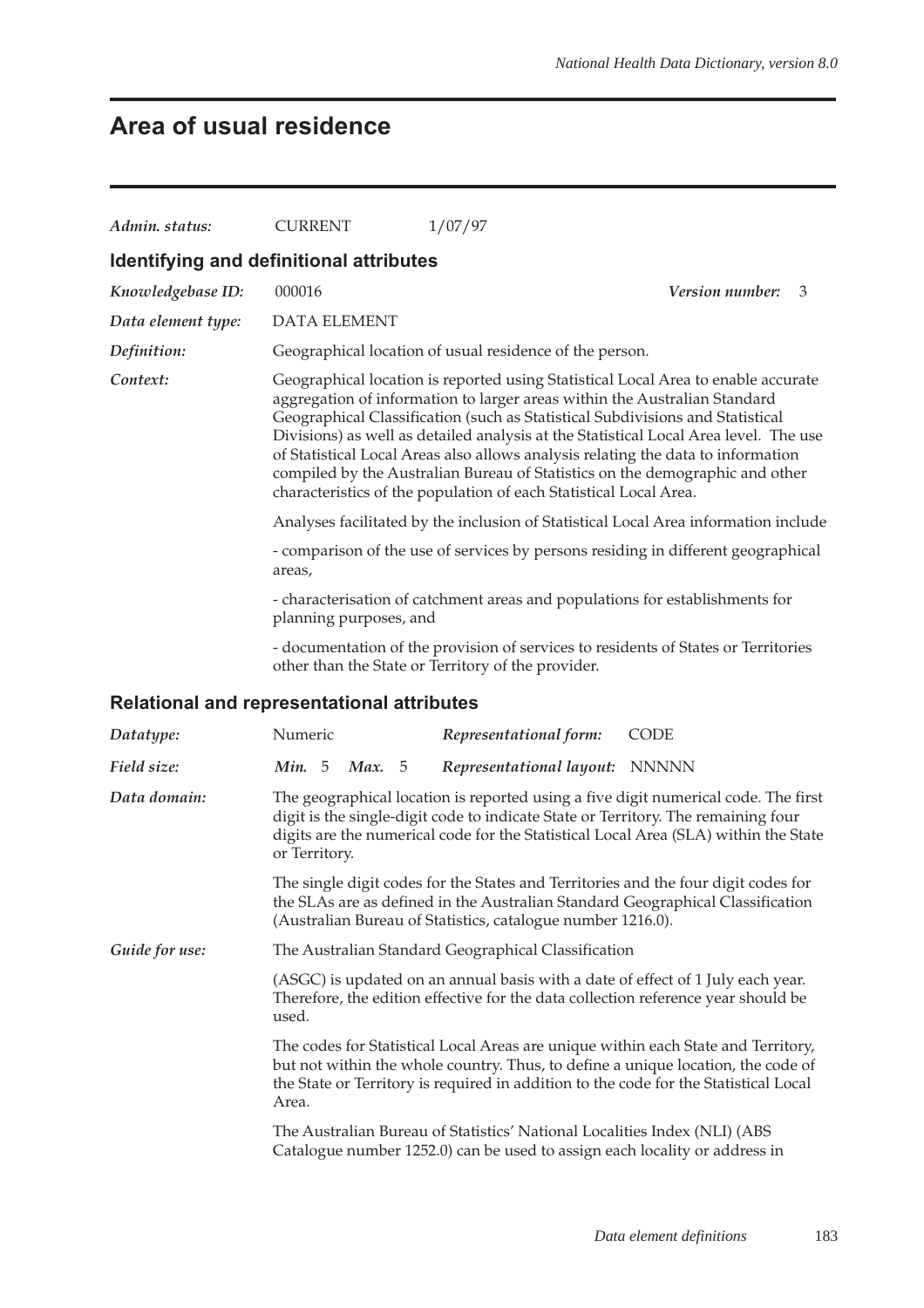# **Area of usual residence** *(continued)*

|                     | Guide for use (cont'd): Australia to a Statistical Local Area. The NLI is a comprehensive list of localities<br>in Australia with their full code (including State or Territory and Statistical Local<br>Area) from the main structure of the ASGC.<br>For the majority of localities, the locality name (suburb or town, for example) is<br>sufficient to assign a Statistical Local Area. However, some localities have the<br>same name. For most of these, limited additional information such as the |
|---------------------|-----------------------------------------------------------------------------------------------------------------------------------------------------------------------------------------------------------------------------------------------------------------------------------------------------------------------------------------------------------------------------------------------------------------------------------------------------------------------------------------------------------|
|                     | postcode or State can be used with the locality name to assign the Statistical Local<br>Area. In addition, other localities cross one or more Statistical Local Area<br>boundaries and are referred to as split localities. For these, the more detailed<br>information of the number and street of the person's residence is used with the<br>Streets Sub-index of the NLI to assign the Statistical Local Area.                                                                                         |
|                     | If the information available on the person's address indicates that it is in a split<br>locality but is insufficient to assign an Statistical Local Area, the code for the<br>Statistical Local Area which includes most of the split locality should be reported.<br>This is in accordance with the NLI assignment of Statistical Local Areas when a<br>split locality is identified and further detail about the address is not available.                                                              |
|                     | The NLI does not assign a Statistical Local Area code if the information about the<br>address is insufficient to identify a locality, or is not an Australian locality. In these<br>cases, the appropriate codes for undefined Statistical Local Area within Australia<br>(State or Territory unstated), undefined Statistical Local Area within a stated State<br>or Territory, no fixed place of abode (within Australia or within a stated State or<br>Territory) or overseas should be used.          |
| Verification rules: |                                                                                                                                                                                                                                                                                                                                                                                                                                                                                                           |
| Collection methods: |                                                                                                                                                                                                                                                                                                                                                                                                                                                                                                           |
| Related data:       | supersedes previous data element Area of usual residence, version 2                                                                                                                                                                                                                                                                                                                                                                                                                                       |
|                     |                                                                                                                                                                                                                                                                                                                                                                                                                                                                                                           |

#### **Administrative attributes**

| Source document:                 |                                                            |  | Australian Standard Geographical Classification (ASGC) |
|----------------------------------|------------------------------------------------------------|--|--------------------------------------------------------|
|                                  | <b>Source organisation:</b> National Health Data Committee |  |                                                        |
| National minimum data sets:      |                                                            |  |                                                        |
| Institutional health care        |                                                            |  | from $1/07/89$ to                                      |
| Institutional mental health care |                                                            |  | from $1/07/97$ to                                      |
| Palliative care                  |                                                            |  | from $1/07/2000$ to                                    |
| Comments:                        |                                                            |  |                                                        |
|                                  |                                                            |  |                                                        |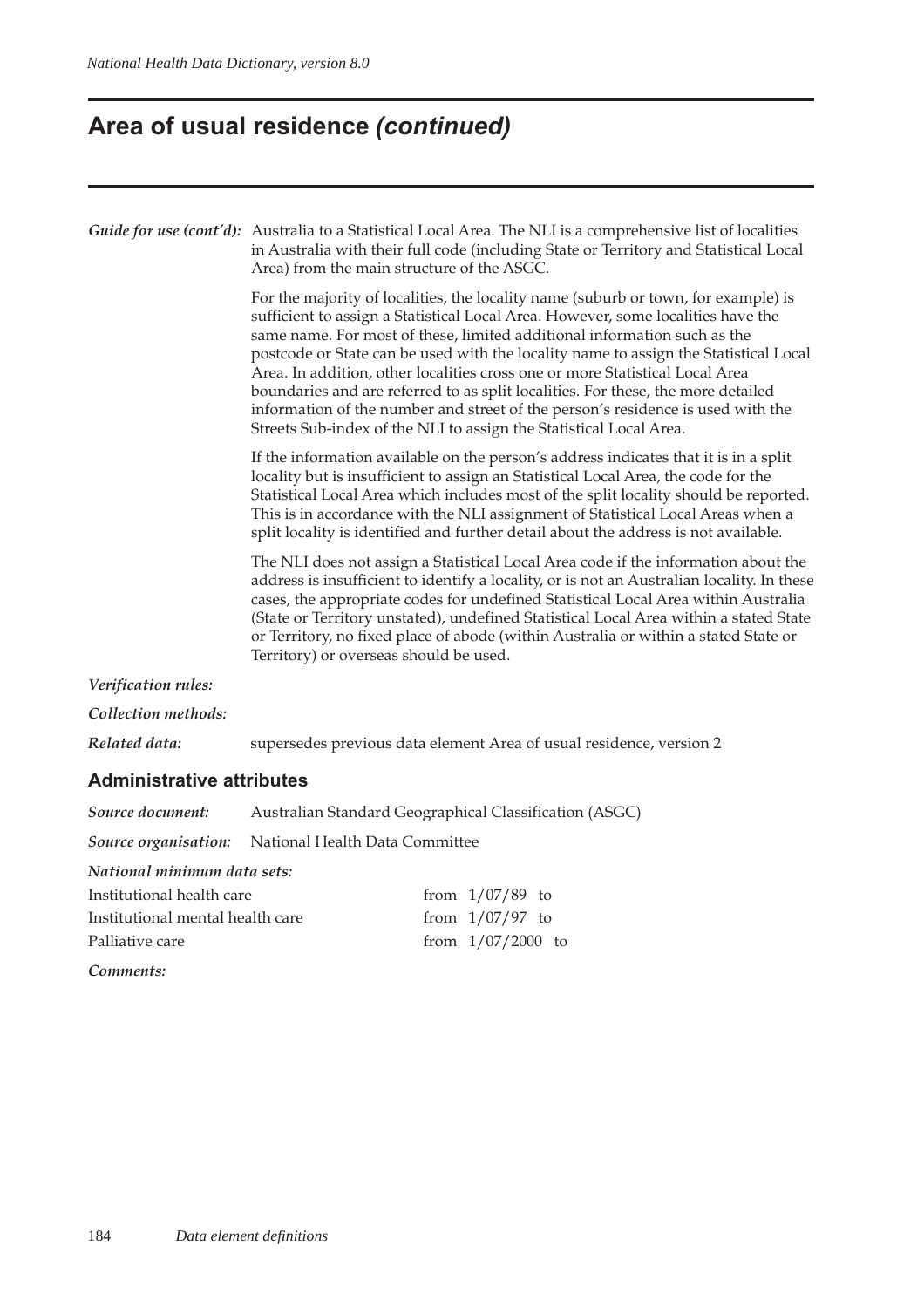# **Geographical location of establishment**

| Admin. status:                                    | <b>CURRENT</b>                        | 1/07/97                                                                                                                                                                                                                                                                                                     |                 |   |
|---------------------------------------------------|---------------------------------------|-------------------------------------------------------------------------------------------------------------------------------------------------------------------------------------------------------------------------------------------------------------------------------------------------------------|-----------------|---|
| Identifying and definitional attributes           |                                       |                                                                                                                                                                                                                                                                                                             |                 |   |
| Knowledgebase ID:                                 | 000260                                |                                                                                                                                                                                                                                                                                                             | Version number: | 2 |
| Data element type:                                | <b>DATA ELEMENT</b>                   |                                                                                                                                                                                                                                                                                                             |                 |   |
| Definition:                                       | administrative centre.                | Geographical location of the establishment. For establishments with more than<br>one geographical location, the location is defined as that of the main                                                                                                                                                     |                 |   |
| Context:                                          |                                       | Health services: To enable the analysis of service provision in relation to<br>demographic and other characteristics of the population of a geographic area.                                                                                                                                                |                 |   |
| <b>Relational and representational attributes</b> |                                       |                                                                                                                                                                                                                                                                                                             |                 |   |
| Datatype:                                         | Numeric                               | Representational form:                                                                                                                                                                                                                                                                                      | <b>CODE</b>     |   |
| Field size:                                       | <b>Min.</b> 5<br>Max. 5               | Representational layout: NNNNN                                                                                                                                                                                                                                                                              |                 |   |
| Data domain:                                      | Statistics, catalogue number 1216.0). | The geographical location is reported using a five digit numerical code to indicate<br>the Statistical Local Area (SLA) within the reporting State or Territory, as defined<br>in the Australian Standard Geographical Classification (Australian Bureau of                                                 |                 |   |
| Guide for use:                                    |                                       | The Australian Standard Geographical Classification (ASGC) is updated on an<br>annual basis with a date of effect of 1 July each year. Therefore, the edition<br>effective for the data collection reference year should be used.                                                                           |                 |   |
|                                                   | from the main structure of the ASGC.  | The Australian Bureau of Statistics' National Localities Index (NLI) can be used to<br>assign each locality or address in Australia to an SLA. The NLI is a<br>comprehensive list of localities in Australia with their full code (including SLA)                                                           |                 |   |
|                                                   |                                       | For the majority of localities, the locality name (suburb or town, for example) is<br>sufficient to assign an SLA. However, some localities have the same name. For<br>most of these, limited additional information such as the postcode or State can be<br>used with the locality name to assign the SLA. |                 |   |
|                                                   | the SLA.                              | In addition, other localities cross one or more SLA boundaries and are referred to<br>as split localities. For these, the more detailed information of the number and<br>street of the establishment is used with the Streets Sub-index of the NLI to assign                                                |                 |   |
| Verification rules:                               |                                       |                                                                                                                                                                                                                                                                                                             |                 |   |
| Collection methods:                               |                                       |                                                                                                                                                                                                                                                                                                             |                 |   |
| Related data:                                     |                                       | supersedes previous data element Geographic location, version 1                                                                                                                                                                                                                                             |                 |   |
|                                                   |                                       | relates to the data element Establishment type, version 1                                                                                                                                                                                                                                                   |                 |   |
| <b>Administrative attributes</b>                  |                                       |                                                                                                                                                                                                                                                                                                             |                 |   |
|                                                   |                                       |                                                                                                                                                                                                                                                                                                             |                 |   |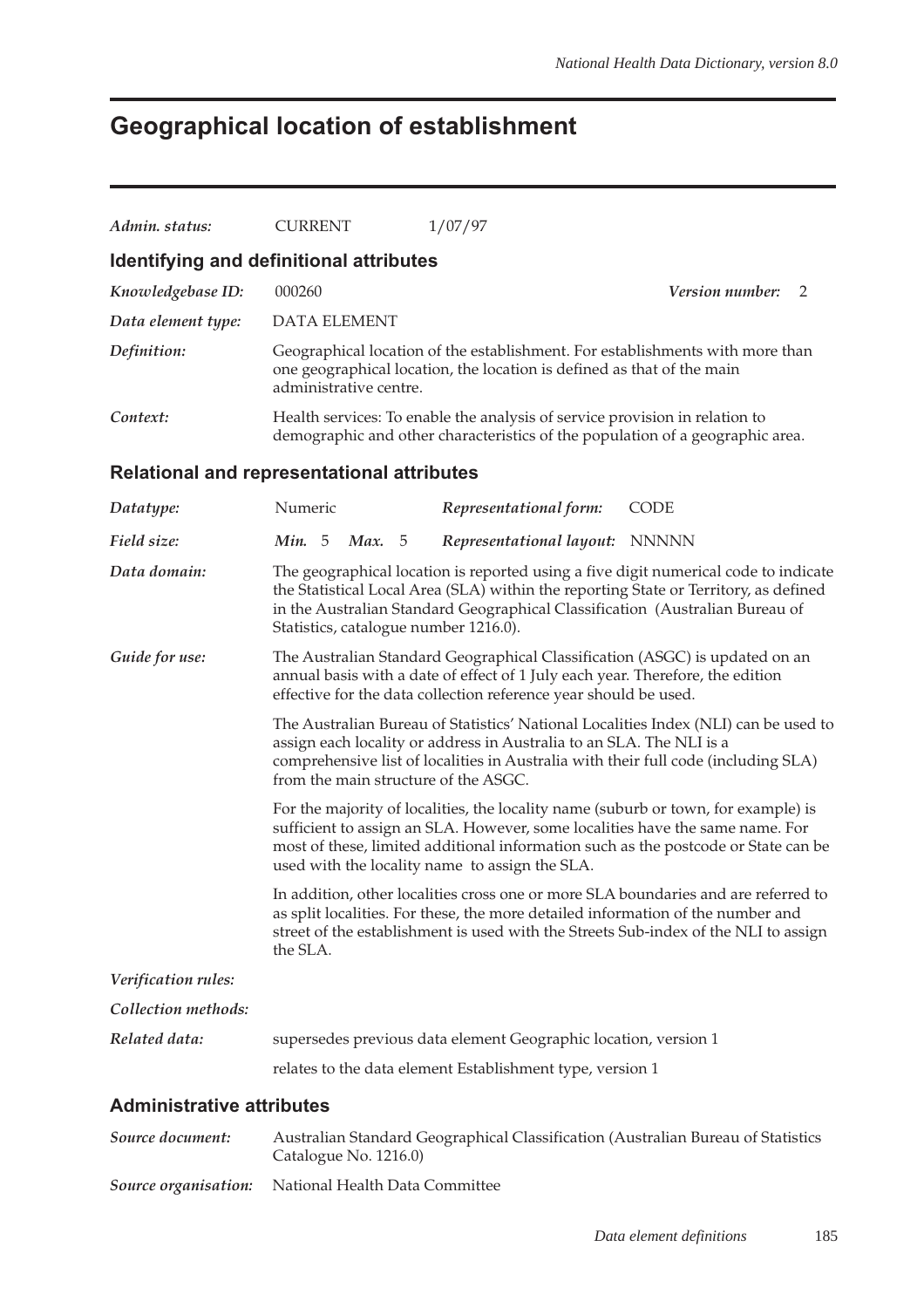## **Geographical location of establishment** *(continued)*

*National minimum data sets:* Institutional health care from  $1/07/89$  to

Community mental health care  $f$  from  $1/07/98$  to

*Comments:* The geographical location does not provide direct information on the geographical catchment area or catchment population of the establishment.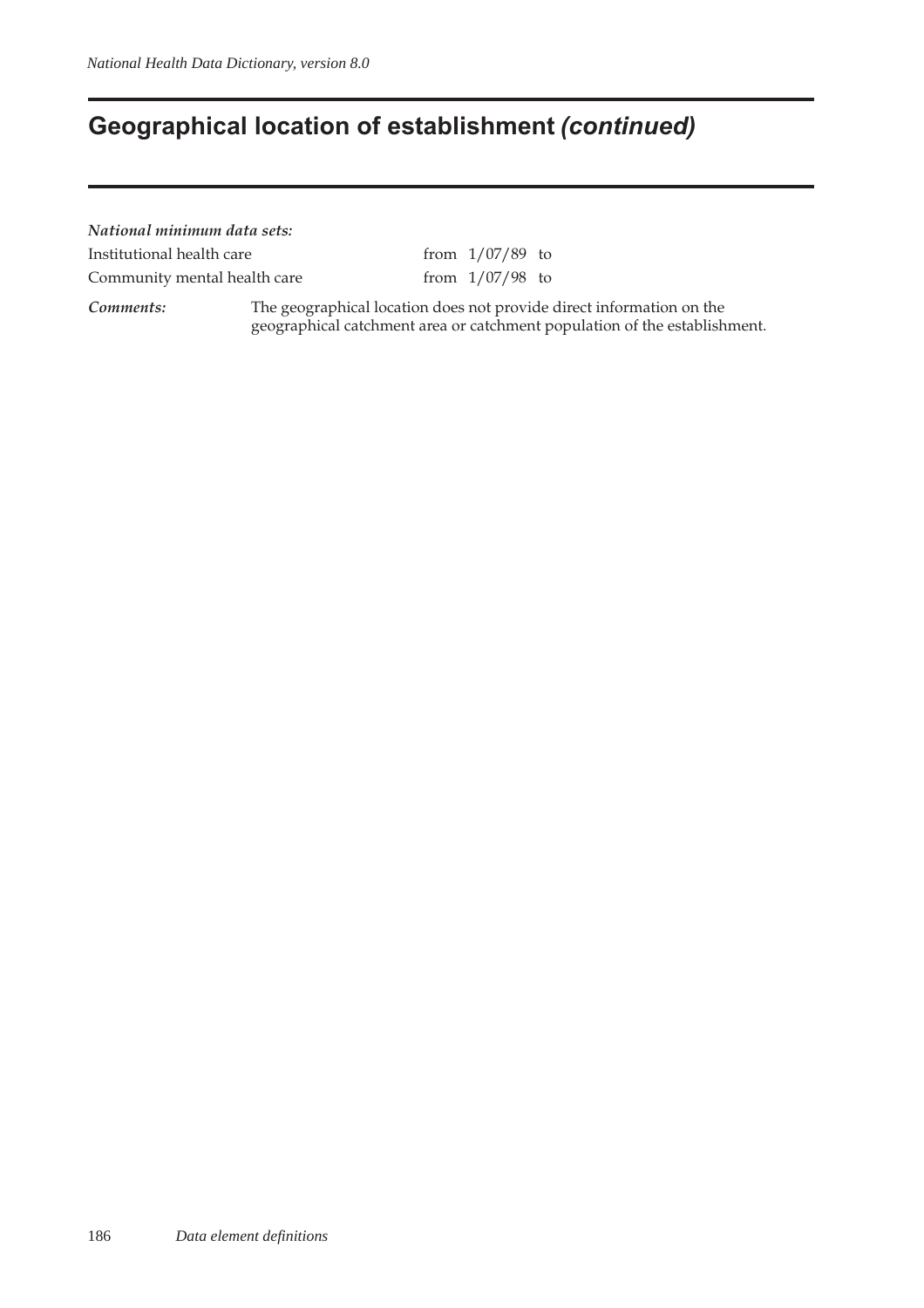## **State identifier**

| Admin. status:                   | <b>CURRENT</b><br>1/07/97                                                                                                                      |
|----------------------------------|------------------------------------------------------------------------------------------------------------------------------------------------|
|                                  | Identifying and definitional attributes                                                                                                        |
| Knowledgebase ID:                | 000380<br>Version number:<br>2                                                                                                                 |
| Data element type:               | <b>DATA ELEMENT</b>                                                                                                                            |
| Definition:                      | An identifier for State or Territory.                                                                                                          |
| Context:                         | Health services                                                                                                                                |
|                                  | <b>Relational and representational attributes</b>                                                                                              |
| Datatype:                        | Numeric<br>Representational form:<br><b>CODE</b>                                                                                               |
| Field size:                      | Min. 1<br>Representational layout: N<br>Max. 1                                                                                                 |
| Data domain:                     | New South Wales<br>1                                                                                                                           |
|                                  | $\overline{2}$<br>Victoria                                                                                                                     |
|                                  | Queensland<br>3                                                                                                                                |
|                                  | South Australia<br>$\overline{4}$                                                                                                              |
|                                  | 5<br>Western Australia                                                                                                                         |
|                                  | Tasmania<br>6                                                                                                                                  |
|                                  | $\overline{7}$<br>Northern Territory                                                                                                           |
|                                  | 8<br><b>Australian Capital Territory</b>                                                                                                       |
|                                  | 9<br>Other territories (Cocos (Keeling) Islands, Christmas Island and Jervis<br>Bay Territory)                                                 |
| Guide for use:                   |                                                                                                                                                |
| Verification rules:              |                                                                                                                                                |
| Collection methods:              |                                                                                                                                                |
| Related data:                    | is a composite part of Establishment identifier, version 2                                                                                     |
| <b>Administrative attributes</b> |                                                                                                                                                |
| Source document:                 | Domain values are derived from the Australian Standard Geographic<br>Classification (Australian Bureau of Statistics, Catalogue Number 1216.0) |
| Source organisation:             | National Health Data Committee                                                                                                                 |
| National minimum data sets:      |                                                                                                                                                |
| Institutional health care        | from $1/07/89$ to                                                                                                                              |
| Institutional mental health care | from $1/07/97$ to                                                                                                                              |
| Perinatal                        | from $1/07/97$ to                                                                                                                              |
| Comments:                        |                                                                                                                                                |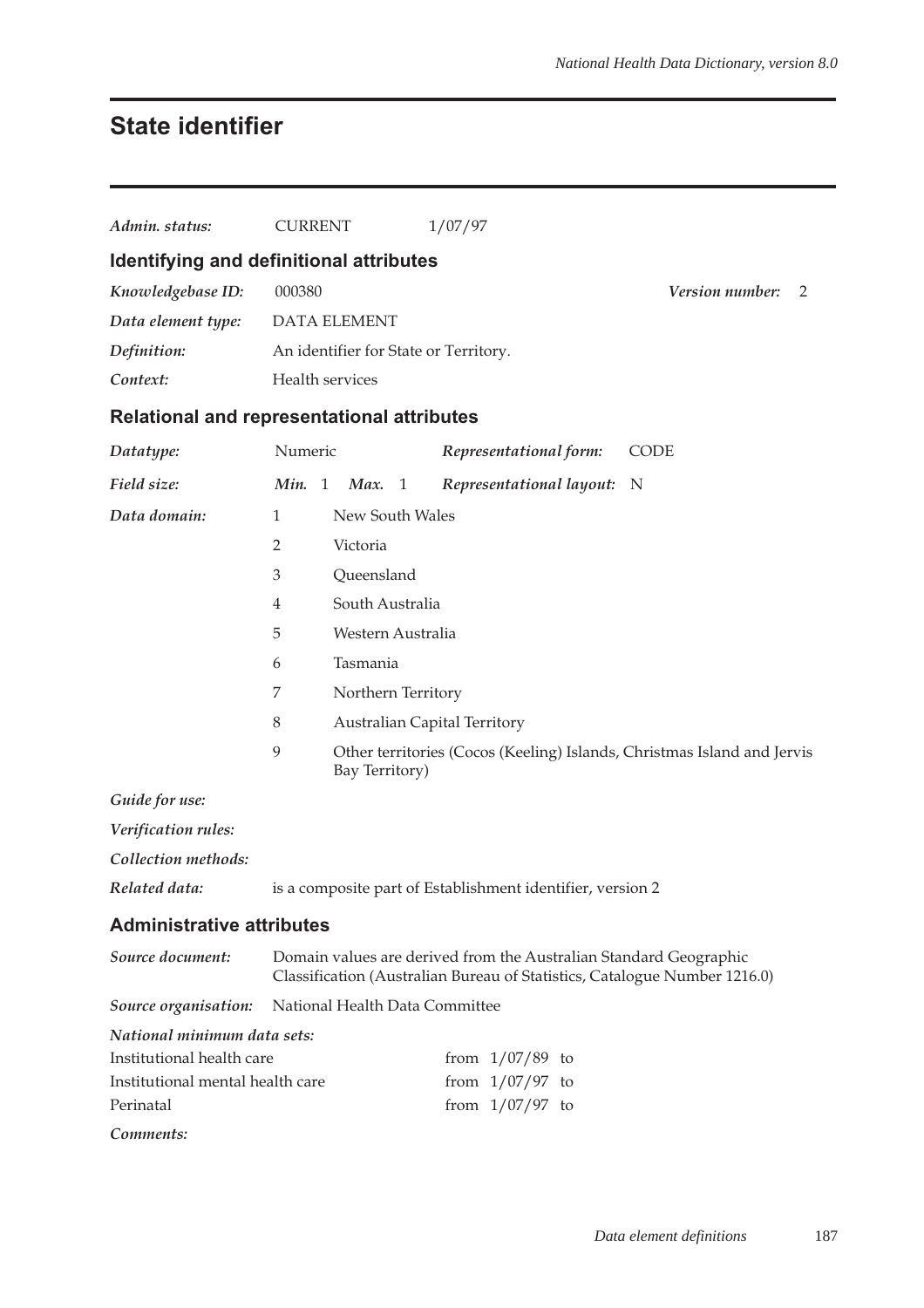# **State / Territory of birth**

| Admin. status:                                    | <b>CURRENT</b> |                     | 1/07/96                                                                  |                                                                            |
|---------------------------------------------------|----------------|---------------------|--------------------------------------------------------------------------|----------------------------------------------------------------------------|
| Identifying and definitional attributes           |                |                     |                                                                          |                                                                            |
| Knowledgebase ID:                                 | 000155         |                     |                                                                          | Version number:<br>1                                                       |
| Data element type:                                |                | <b>DATA ELEMENT</b> |                                                                          |                                                                            |
| Definition:                                       |                |                     | The State/Territory in which the birth occurred.                         |                                                                            |
| Context:                                          |                |                     | Perinatal statistics: to enable analyses by State/Territory of delivery. |                                                                            |
| <b>Relational and representational attributes</b> |                |                     |                                                                          |                                                                            |
| Datatype:                                         | Numeric        |                     | Representational form:                                                   | <b>CODE</b>                                                                |
| Field size:                                       | Min. 1         | Max. 1              | Representational layout:                                                 | $\mathbf N$                                                                |
| Data domain:                                      | $\theta$       |                     | Not applicable (includes resident overseas, no fixed address)            |                                                                            |
|                                                   | 1              | New South Wales     |                                                                          |                                                                            |
|                                                   | 2              | Victoria            |                                                                          |                                                                            |
|                                                   | 3              | Queensland          |                                                                          |                                                                            |
|                                                   | 4              | South Australia     |                                                                          |                                                                            |
|                                                   | 5              | Western Australia   |                                                                          |                                                                            |
|                                                   | 6              | Tasmania            |                                                                          |                                                                            |
|                                                   | 7              | Northern Territory  |                                                                          |                                                                            |
|                                                   | $8\,$          |                     | <b>Australian Capital Territory</b>                                      |                                                                            |
|                                                   | $\mathbf{9}$   |                     | and Jervis Bay Territory)                                                | External Australian territories (Cocos (Keeling) Islands, Christmas Island |
| $C_{11}$ : Le Lesson                              |                |                     |                                                                          |                                                                            |

*Guide for use:*

*Verification rules:*

*Collection methods:*

*Related data:*

### **Administrative attributes**

| Source document:            |                                                                           |
|-----------------------------|---------------------------------------------------------------------------|
|                             | <b>Source organisation:</b> National Perinatal Data Development Committee |
| National minimum data sets: |                                                                           |
| Perinatal                   | from $1/07/97$ to                                                         |

*Comments:*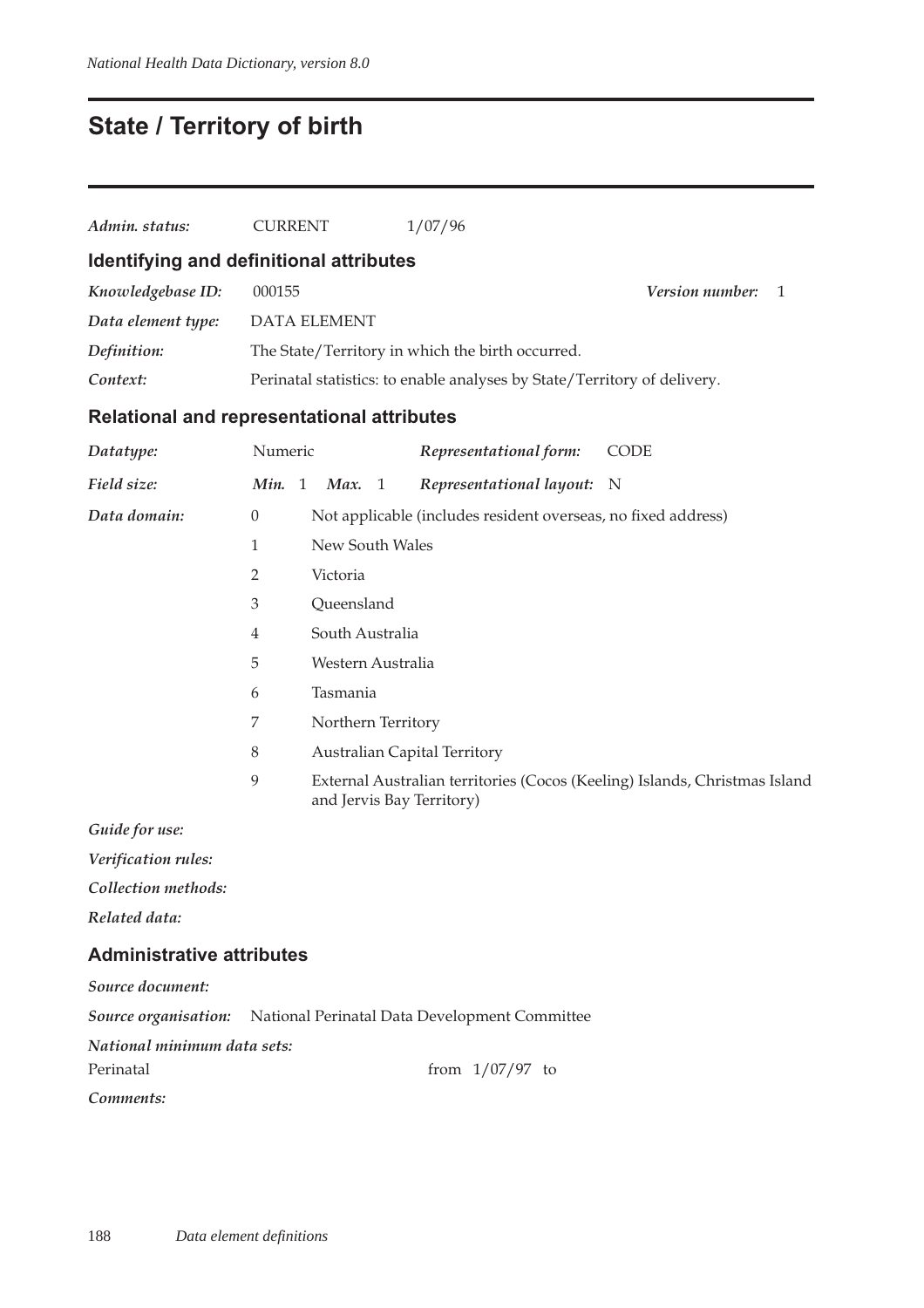## **Establishment sector**

| Admin. status:                   | <b>CURRENT</b>                                    | 1/07/97                                                    |                             |
|----------------------------------|---------------------------------------------------|------------------------------------------------------------|-----------------------------|
|                                  | Identifying and definitional attributes           |                                                            |                             |
| Knowledgebase ID:                | 000379                                            |                                                            | <b>Version number:</b><br>2 |
| Data element type:               | <b>DATA ELEMENT</b>                               |                                                            |                             |
| Definition:                      | A section of the health care industry.            |                                                            |                             |
| Context:                         | Institutional health care                         |                                                            |                             |
|                                  | <b>Relational and representational attributes</b> |                                                            |                             |
| Datatype:                        | Numeric                                           | Representational form:                                     | <b>CODE</b>                 |
| Field size:                      | Min. 1<br>Max. 1                                  | Representational layout:                                   | N                           |
| Data domain:                     | Public<br>$\mathbf{1}$                            |                                                            |                             |
|                                  | $\overline{2}$<br>Private                         |                                                            |                             |
|                                  | 3<br>Repatriation                                 |                                                            |                             |
| Guide for use:                   |                                                   |                                                            |                             |
| Verification rules:              |                                                   |                                                            |                             |
| Collection methods:              |                                                   |                                                            |                             |
| Related data:                    |                                                   | relates to the data element Hospital, version 1            |                             |
|                                  |                                                   | is a composite part of Establishment identifier, version 2 |                             |
| <b>Administrative attributes</b> |                                                   |                                                            |                             |

### *Source document: Source organisation: National minimum data sets:* Institutional health care from  $1/07/89$  to Institutional mental health care from  $1/07/97$  to Perinatal from 1/07/97 to *Comments:*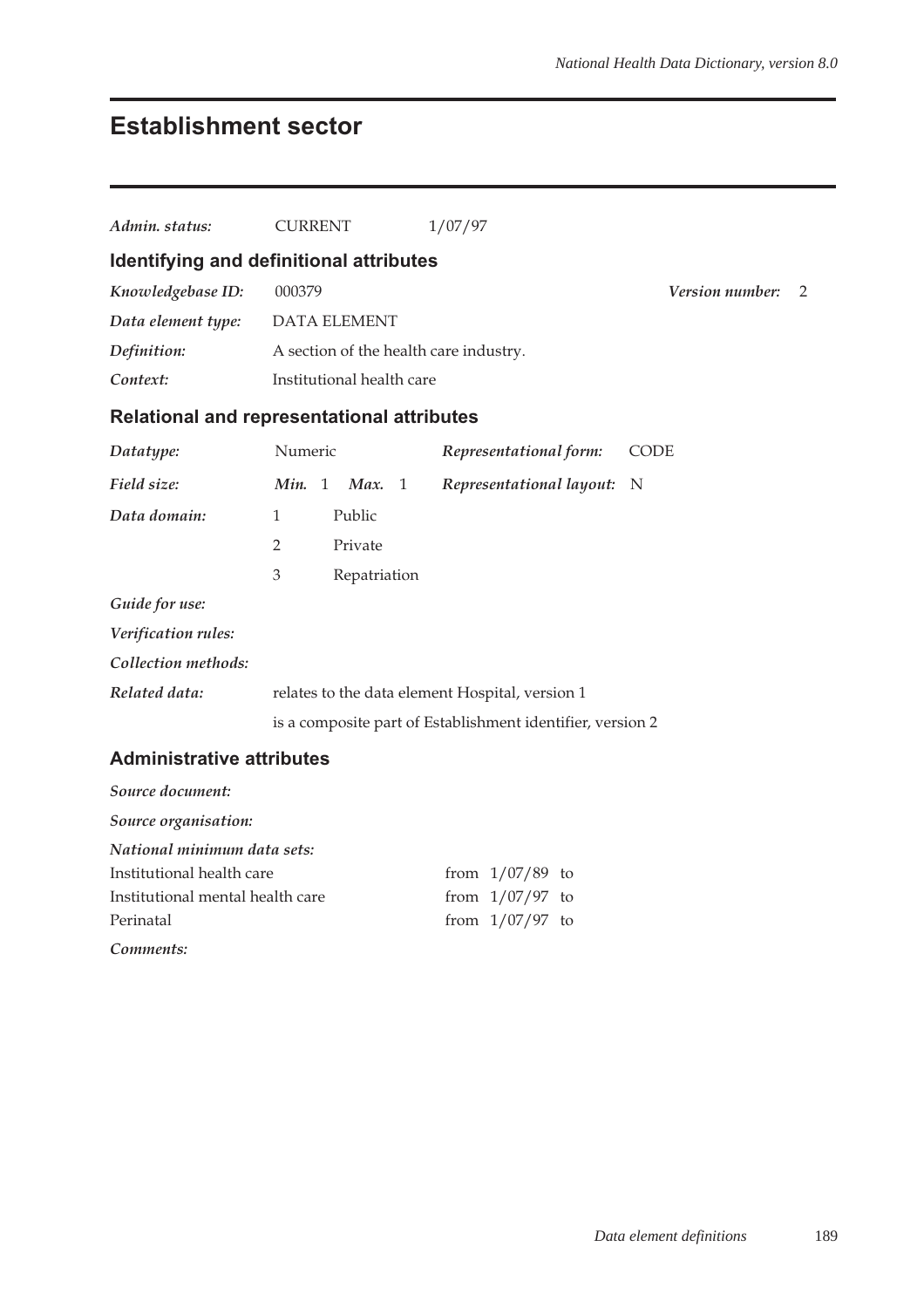# **Type and sector of employment establishment**

| Admin. status:                          | <b>CURRENT</b>              | 1/07/95                                                                                                                                                                                                                                    |                        |  |
|-----------------------------------------|-----------------------------|--------------------------------------------------------------------------------------------------------------------------------------------------------------------------------------------------------------------------------------------|------------------------|--|
| Identifying and definitional attributes |                             |                                                                                                                                                                                                                                            |                        |  |
| Knowledgebase ID:                       | 000166                      |                                                                                                                                                                                                                                            | <b>Version number:</b> |  |
| Data element type:                      | DATA ELEMENT                |                                                                                                                                                                                                                                            |                        |  |
| Definition:                             |                             | For each health profession, type of employment establishment is a self reporting,<br>condensed industry of employment classification that can be cross-referenced to<br>the Australian and New Zealand Standard Industrial Classification. |                        |  |
|                                         | local government agency.    | Sector of employment establishment is government (public) or non-government<br>(private), according to whether or not the employer is a Commonwealth, State or                                                                             |                        |  |
| Context:                                | work and/or specialty area. | Health labour force: to analyse distribution of service providers by setting<br>(defined by industry of employer and sector), cross-classified with main type of                                                                           |                        |  |

### **Relational and representational attributes**

| Datatype:    | Numeric   |                    | Representational form:                                                | <b>CODE</b>                                                                                                                                             |
|--------------|-----------|--------------------|-----------------------------------------------------------------------|---------------------------------------------------------------------------------------------------------------------------------------------------------|
| Field size:  | Min.<br>2 | Max. 2             | Representational layout: NN                                           |                                                                                                                                                         |
| Data domain: | 01        | clinics)           |                                                                       | Private medical practitioner rooms/surgery (including 24-hour medical                                                                                   |
|              | 02        |                    | centre, community health centre)                                      | Other public non-residential health care facility (e.g. Aboriginal health<br>service, ambulatory centre, outpatient clinic, day surgery centre, medical |
|              | 03        |                    | community health centre)                                              | Other private non-residential health care (e.g. Aboriginal health service,<br>ambulatory centre, outpatient clinic, day surgery centre, medical centre, |
|              | 04        | hospital (public)  | Hospital – acute care* (including psychiatric or specialist hospital) |                                                                                                                                                         |
|              | 05        | hospital (private) | Hospital – acute care (including psychiatric or specialist hospital)  |                                                                                                                                                         |
|              | 06        |                    | residential centre) facility (public)                                 | Residential health care (e.g. nursing home, hospice, physical disabilities                                                                              |
|              | 07        |                    | residential centre) facility (private)                                | Residential health care (e.g. nursing home, hospice, physical disabilities                                                                              |
|              | 08        |                    | Tertiary education institution (public)                               |                                                                                                                                                         |
|              | 09        |                    | Tertiary education institution (private)                              |                                                                                                                                                         |
|              | 10        | Defence forces     |                                                                       |                                                                                                                                                         |
|              | 11        | organisation etc.) | Government department or agency (e.g. laboratory, research            |                                                                                                                                                         |
|              | 12        |                    | Private industry/private enterprise (e.g. insurance, pathology, bank) |                                                                                                                                                         |
|              | 13        |                    | Other (specified) Public                                              |                                                                                                                                                         |
|              | 14        |                    | Other (specified) Private                                             |                                                                                                                                                         |
|              | 99        |                    | Unknown/inadequately described/not stated                             |                                                                                                                                                         |
|              |           |                    |                                                                       |                                                                                                                                                         |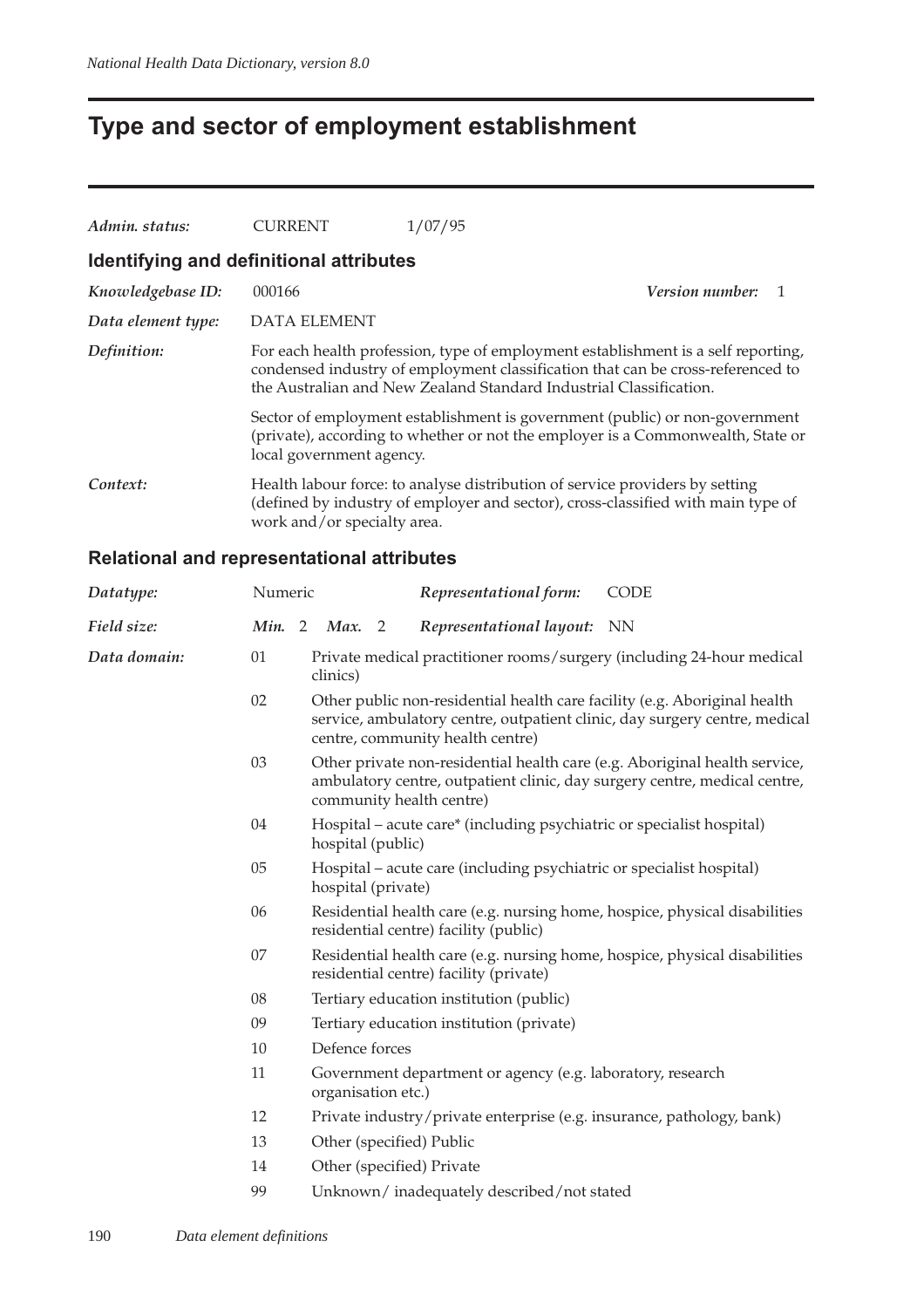# **Type and sector of employment establishment** *(continued)*

| Guide for use:                                    | Establishments are coded into self reporting groupings in the public and private<br>sectors. This can be seen below in the code list for medical practitioners.                                                                                                                                                                                                                 |
|---------------------------------------------------|---------------------------------------------------------------------------------------------------------------------------------------------------------------------------------------------------------------------------------------------------------------------------------------------------------------------------------------------------------------------------------|
|                                                   | Minor variations in ordering of sequence and disaggregation of the principal<br>categories will be profession-specific as appropriate; where a more detailed set of<br>codes is used, the essential criterion is that there should not be an overlap of the<br>detailed codes across the Australian and New Zealand Standard Industrial<br>Classification category definitions. |
|                                                   | Note:                                                                                                                                                                                                                                                                                                                                                                           |
|                                                   | Public psychiatric hospitals are non-acute care facilities, whereas private<br>psychiatric hospitals are acute care facilities. To minimise the possibility of<br>respondent confusion and mis-reporting, public psychiatric hospitals are included<br>in the grouping for acute care public hospitals.                                                                         |
|                                                   | Day surgery centres, outpatient clinics and medical centres approved as hospitals<br>under the Health Insurance Act 1973 (Cwlth) have emerged as a new category for<br>investigation. These will be included in a review of the National Health Labour<br>Force Collection questions and coding frames.                                                                         |
| Verification rules:                               |                                                                                                                                                                                                                                                                                                                                                                                 |
| Collection methods:                               |                                                                                                                                                                                                                                                                                                                                                                                 |
| Related data:                                     |                                                                                                                                                                                                                                                                                                                                                                                 |
| <b>Administrative attributes</b>                  |                                                                                                                                                                                                                                                                                                                                                                                 |
| Source document:                                  |                                                                                                                                                                                                                                                                                                                                                                                 |
| Source organisation:                              | National Health Labour Force Data Working Group                                                                                                                                                                                                                                                                                                                                 |
| National minimum data sets:<br>Health labourforce | from $1/07/89$ to                                                                                                                                                                                                                                                                                                                                                               |
| Comments:                                         |                                                                                                                                                                                                                                                                                                                                                                                 |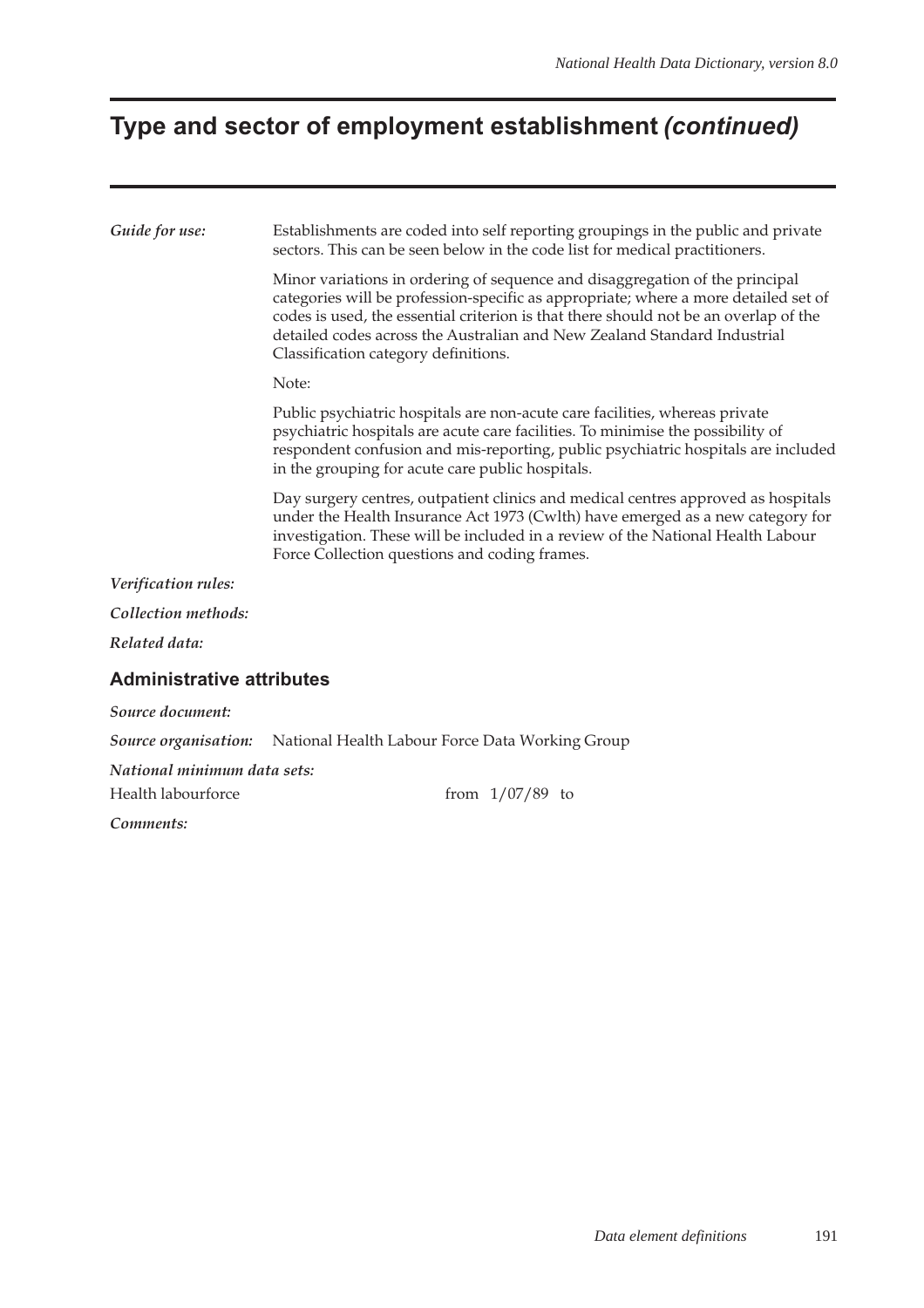# **Hospital**

| Admin. status:                             | <b>CURRENT</b> |                                  | 1/07/94                                                                                                                                                                                                                     |                 |    |
|--------------------------------------------|----------------|----------------------------------|-----------------------------------------------------------------------------------------------------------------------------------------------------------------------------------------------------------------------------|-----------------|----|
| Identifying and definitional attributes    |                |                                  |                                                                                                                                                                                                                             |                 |    |
| Knowledgebase ID:                          | 000064         |                                  |                                                                                                                                                                                                                             | Version number: | -1 |
| Data element type:                         |                | DATA ELEMENT CONCEPT             |                                                                                                                                                                                                                             |                 |    |
| Definition:                                |                |                                  | A health care facility established under Commonwealth, State or Territory<br>legislation as a hospital or a free-standing day procedure unit and authorised to<br>provide treatment and/or care to patients.                |                 |    |
| Context:                                   |                | Institutional health care        |                                                                                                                                                                                                                             |                 |    |
| Relational and representational attributes |                |                                  |                                                                                                                                                                                                                             |                 |    |
| Datatype:                                  |                |                                  | Representational form:                                                                                                                                                                                                      |                 |    |
| Field size:                                | Min.           | Max.                             | Representational layout:                                                                                                                                                                                                    |                 |    |
| Data domain:                               |                |                                  |                                                                                                                                                                                                                             |                 |    |
| Guide for use:                             |                |                                  |                                                                                                                                                                                                                             |                 |    |
| Verification rules:                        |                |                                  |                                                                                                                                                                                                                             |                 |    |
| Collection methods:                        |                |                                  |                                                                                                                                                                                                                             |                 |    |
| Related data:                              |                |                                  | relates to the data element Establishment sector, version 2                                                                                                                                                                 |                 |    |
| <b>Administrative attributes</b>           |                |                                  |                                                                                                                                                                                                                             |                 |    |
| Source document:                           |                |                                  |                                                                                                                                                                                                                             |                 |    |
| Source organisation:                       |                |                                  | National Health Data Committee                                                                                                                                                                                              |                 |    |
| National minimum data sets:                |                |                                  |                                                                                                                                                                                                                             |                 |    |
| Institutional health care                  |                |                                  | from $1/07/89$ to                                                                                                                                                                                                           |                 |    |
| Comments:                                  |                | between sites as ward transfers. | A hospital thus defined may be located at one physical site or may be a<br>multicampus hospital. A multicampus hospital treats movements of patients                                                                        |                 |    |
|                                            |                |                                  | For the purposes of these definitions, the term hospital includes satellite units<br>managed and staffed by the hospital.                                                                                                   |                 |    |
|                                            |                |                                  | This definition includes, but is not limited to, hospitals as recognised under<br>Australian Health Care Agreements.                                                                                                        |                 |    |
|                                            |                |                                  | Nursing homes as approved under the National Health Act 1953 (Cwlth) or<br>equivalent State legislation and hostels approved under the Aged or Disabled<br>Persons Care Act 1954 (Cwlth) are excluded from this definition. |                 |    |
|                                            |                |                                  | This definition includes entities with multipurpose facilities (e.g. those which<br>contain both recognised and non-recognised components).                                                                                 |                 |    |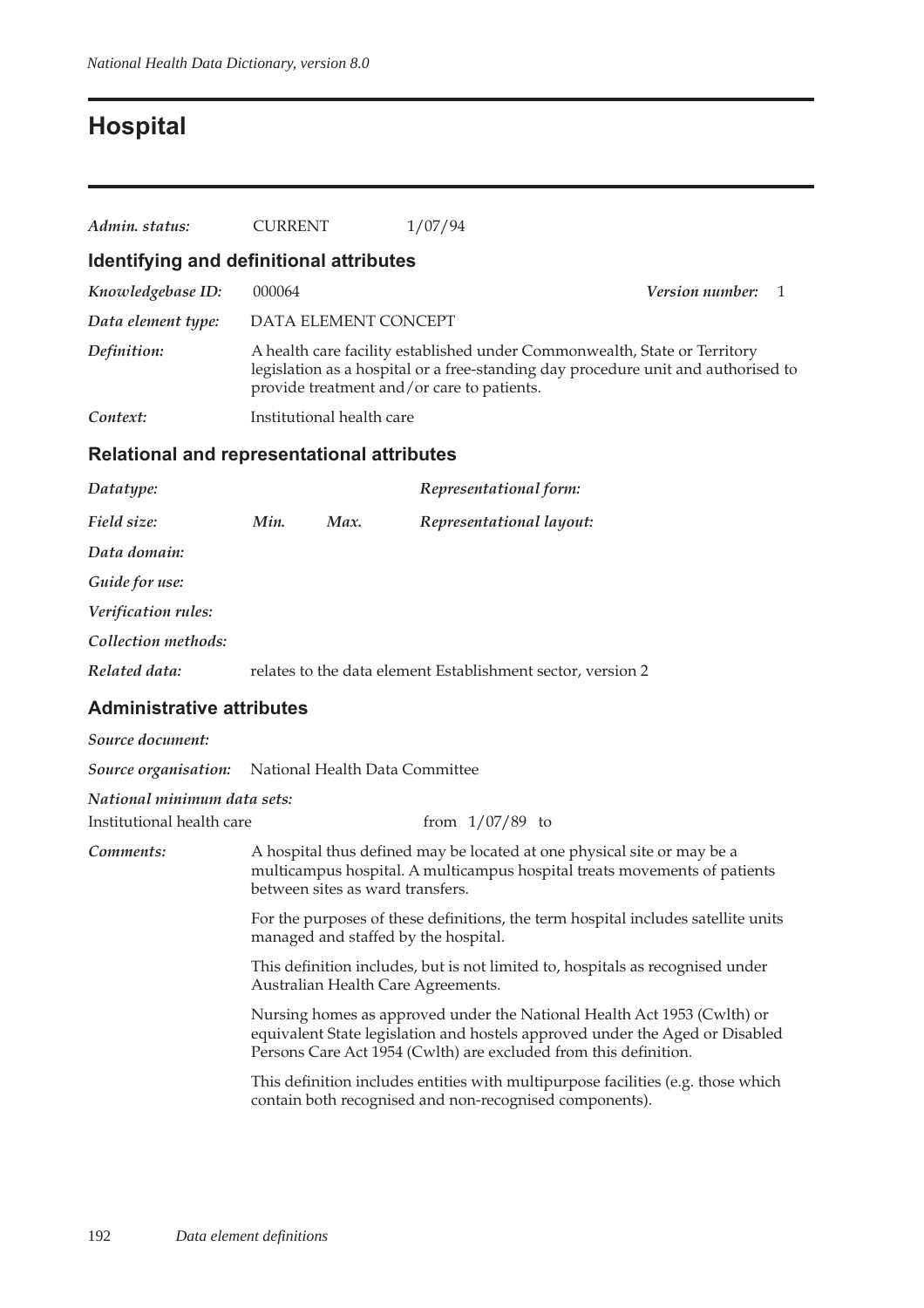### **Intensive care unit**

| Admin, status:                          | <b>CURRENT</b>            | 1/07/96                                                                                                                                                                                                                                                                                                                                                                                                                                                                                                      |                   |  |
|-----------------------------------------|---------------------------|--------------------------------------------------------------------------------------------------------------------------------------------------------------------------------------------------------------------------------------------------------------------------------------------------------------------------------------------------------------------------------------------------------------------------------------------------------------------------------------------------------------|-------------------|--|
| Identifying and definitional attributes |                           |                                                                                                                                                                                                                                                                                                                                                                                                                                                                                                              |                   |  |
| Knowledgebase ID:                       | 000078                    |                                                                                                                                                                                                                                                                                                                                                                                                                                                                                                              | Version number: 1 |  |
| Data element type:                      | DATA ELEMENT CONCEPT      |                                                                                                                                                                                                                                                                                                                                                                                                                                                                                                              |                   |  |
| Definition:                             |                           | An intensive care unit (ICU) is a designated ward of a hospital which is specially<br>staffed and equipped to provide observation, care and treatment to patients with<br>actual or potential life-threatening illnesses, injuries or complications, from which<br>recovery is possible. The ICU provides special expertise and facilities for the<br>support of vital functions and utilises the skills of medical, nursing and other staff<br>trained and experienced in the management of these problems. |                   |  |
| Context:                                | Institutional health care |                                                                                                                                                                                                                                                                                                                                                                                                                                                                                                              |                   |  |

#### **Relational and representational attributes**

| Datatype:           |      |      | Representational form:   |
|---------------------|------|------|--------------------------|
| Field size:         | Min. | Max. | Representational layout: |
| Data domain:        |      |      |                          |
| Guide for use:      |      |      |                          |
| Verification rules: |      |      |                          |
| Collection methods: |      |      |                          |
| Related data:       |      |      |                          |
|                     |      |      |                          |

### **Administrative attributes**

*Source document:*

*Source organisation:* National Intensive Care Working Group

*National minimum data sets:*

*Comments:* There are five different types and levels of ICU defined according to three main criteria: the nature of the facility, the care process and the clinical standards and staffing requirements. All levels and types of ICU must be separate and selfcontained facilities in hospitals and, for clinical standards and staffing requirements, substantially conform to relevant guidelines of the Australian Council on Healthcare Standards. The five types of ICU are briefly described below:

> Adult intensive care unit .level 3: must be capable of providing complex, multisystem life support for an indefinite period; be a tertiary referral centre for patients in need of intensive care services and have extensive backup laboratory and clinical service facilities to support the tertiary referral role. It must be capable of providing mechanical ventilation, extracorporeal renal support services and invasive cardiovascular monitoring for an indefinite period; or care of a similar nature.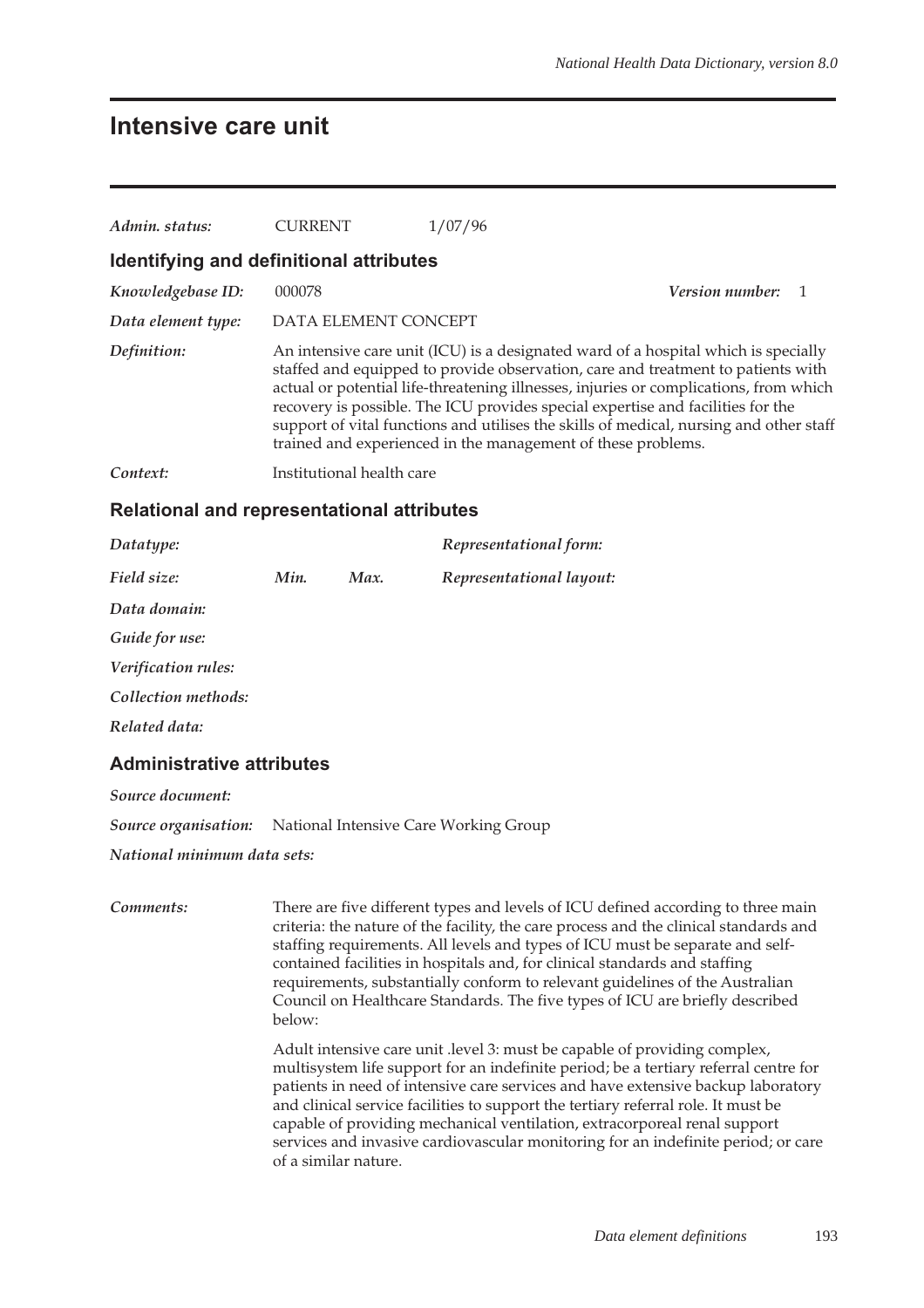# **Intensive care unit** *(continued)*

| Comments (cont'd): | Adult intensive care unit, level 2: must be capable of providing complex,<br>multisystem life support and be capable of providing mechanical ventilation,<br>extracorporeal renal support services and invasive cardiovascular monitoring for<br>a period of at least several days, or for longer periods in remote areas or care of a<br>similar nature (see ACHS guidelines)                                                                                                                                                                                 |
|--------------------|----------------------------------------------------------------------------------------------------------------------------------------------------------------------------------------------------------------------------------------------------------------------------------------------------------------------------------------------------------------------------------------------------------------------------------------------------------------------------------------------------------------------------------------------------------------|
|                    | Adult intensive care unit, level 1: must be capable of providing basic multisystem<br>life support usually for less than a 24 hour period. It must be capable of providing<br>mechanical ventilation and simple invasive cardiovascular monitoring for a<br>period of at least several hours; or care of a similar nature.                                                                                                                                                                                                                                     |
|                    | Paediatric intensive care unit: must be capable of providing complex, multisystem<br>life support for an indefinite period; be a tertiary referral centre for children<br>needing intensive care and have extensive backup laboratory and clinical service<br>facilities to support this tertiary role. It must be capable of providing mechanical<br>ventilation, extracorporeal renal support services and invasive cardiovascular<br>monitoring for an indefinite period to infants and children less than 16 years of<br>age; or care of a similar nature. |
|                    | Neonatal intensive care unit, level 3: must be capable of providing complex,<br>multisystem life support for an indefinite period. It must be capable of providing<br>mechanical ventilation and invasive cardiovascular monitoring; or care of a<br>similar nature.                                                                                                                                                                                                                                                                                           |
|                    | Definitions for high-dependency unit, coronary care unit are under development.                                                                                                                                                                                                                                                                                                                                                                                                                                                                                |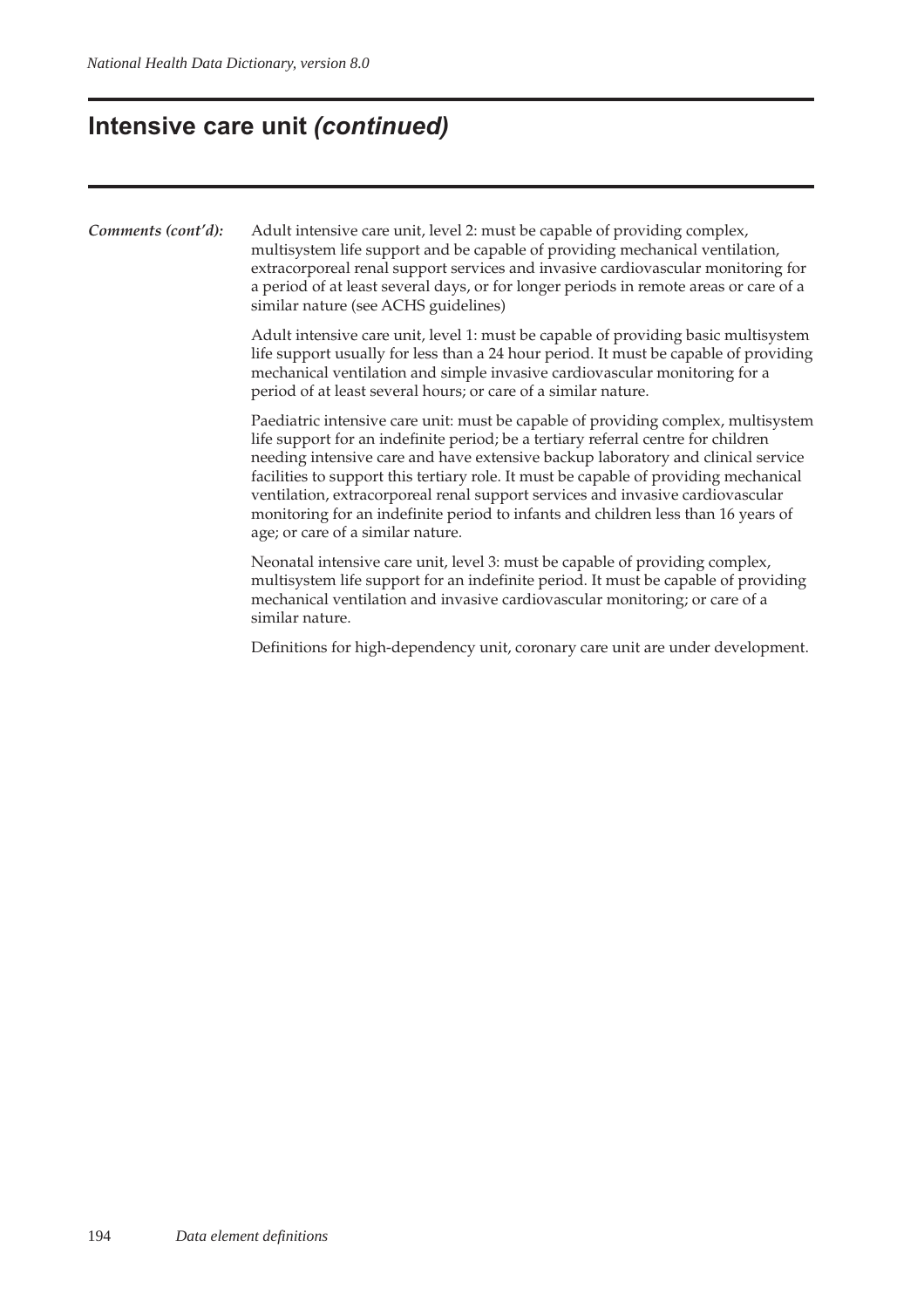## **Actual place of birth**

| Admin. status:                                    | <b>CURRENT</b>                             | 1/07/96                                                                                                                                                                                                                                                                                                                                     |                          |  |
|---------------------------------------------------|--------------------------------------------|---------------------------------------------------------------------------------------------------------------------------------------------------------------------------------------------------------------------------------------------------------------------------------------------------------------------------------------------|--------------------------|--|
| Identifying and definitional attributes           |                                            |                                                                                                                                                                                                                                                                                                                                             |                          |  |
| Knowledgebase ID:                                 | 000003                                     |                                                                                                                                                                                                                                                                                                                                             | <b>Version number:</b> 1 |  |
| Data element type:                                | <b>DATA ELEMENT</b>                        |                                                                                                                                                                                                                                                                                                                                             |                          |  |
| Definition:                                       | The actual place where the birth occurred. |                                                                                                                                                                                                                                                                                                                                             |                          |  |
| Context:                                          | planned.                                   | Perinatal statistics: used to analyse the risk factors and outcomes by place of birth.<br>While most deliveries occur within hospitals an increasing number of births now<br>occur in other settings. It is important to monitor the births occurring outside<br>hospitals and to ascertain whether or not the actual place of delivery was |                          |  |
| <b>Relational and representational attributes</b> |                                            |                                                                                                                                                                                                                                                                                                                                             |                          |  |

| Datatype:      | Numeric                |                             | Representational form:                                                        | <b>CODE</b> |
|----------------|------------------------|-----------------------------|-------------------------------------------------------------------------------|-------------|
| Field size:    | Min.<br>$\overline{1}$ | Max. 1                      | <i>Representational layout:</i> N                                             |             |
| Data domain:   | 1                      | Hospital                    |                                                                               |             |
|                | $\overline{2}$         |                             | Birth centre, attached to hospital                                            |             |
|                | 3                      | Birth centre, free standing |                                                                               |             |
|                | $\overline{4}$         | Home                        |                                                                               |             |
|                | 8                      | Other                       |                                                                               |             |
|                | 9                      | Not stated                  |                                                                               |             |
| Guide for use: |                        |                             | This is to be recorded for each baby the mother delivers from this pregnancy. |             |

*Verification rules:*

*Collection methods:*

*Related data:* is a qualifier of Intended place of birth, version 1

#### **Administrative attributes**

| Source document:            |                                                                                    |
|-----------------------------|------------------------------------------------------------------------------------|
|                             | <b>Source organisation:</b> National Perinatal Data Development Committee          |
| National minimum data sets: |                                                                                    |
| Perinatal                   | from $1/07/97$ to                                                                  |
| Comments:                   | The development of a definition of a birth centre is currently under consideration |

by the Commonwealth in conjunction with the States and Territories.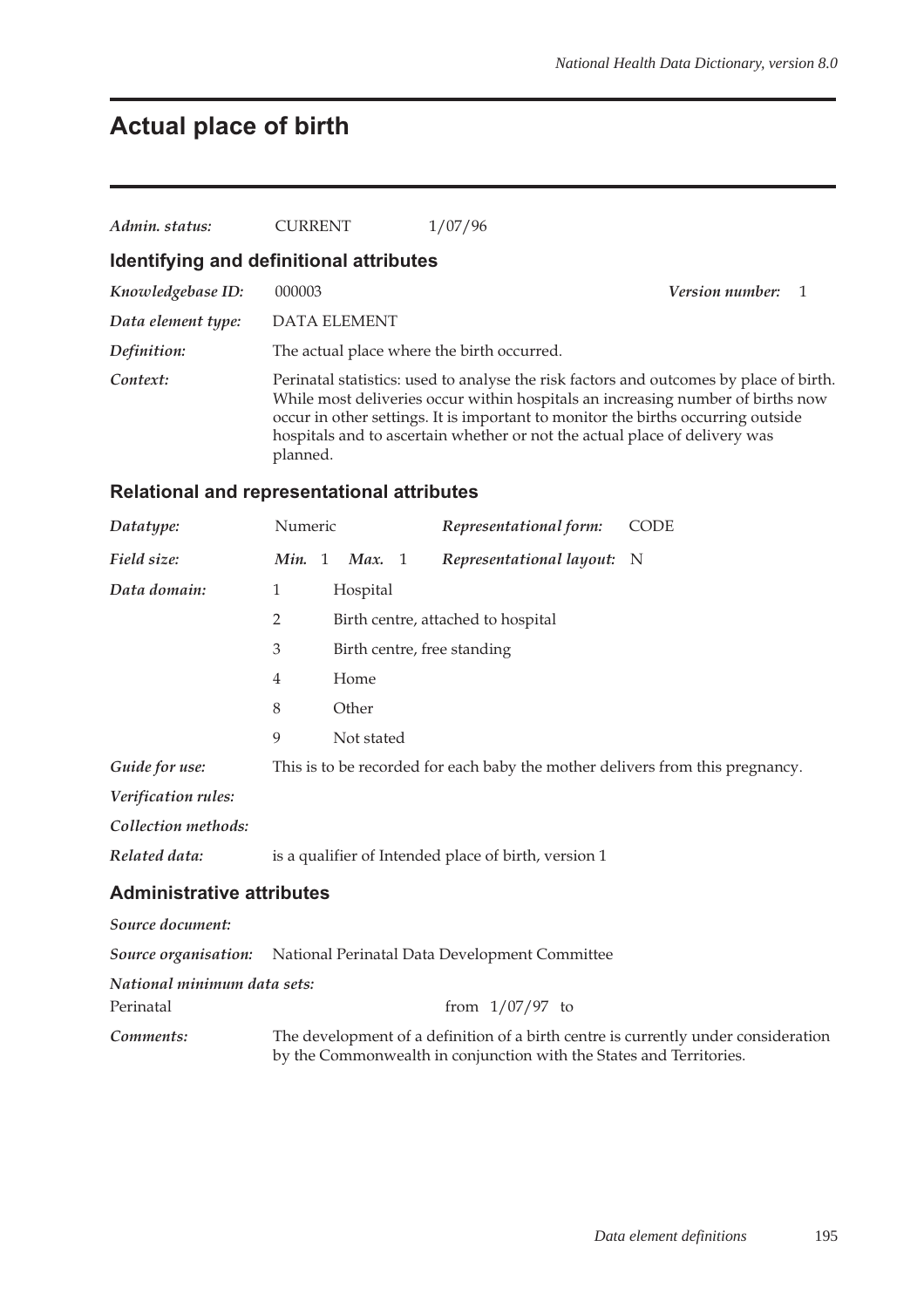## **Location immediately prior to admission to nursing home**

| Admin. status:     | <b>CURRENT</b>                          | 1/07/89                                                                          |                        |  |
|--------------------|-----------------------------------------|----------------------------------------------------------------------------------|------------------------|--|
|                    | Identifying and definitional attributes |                                                                                  |                        |  |
| Knowledgebase ID:  | 000084                                  |                                                                                  | <i>Version number:</i> |  |
| Data element type: | <b>DATA ELEMENT</b>                     |                                                                                  |                        |  |
| Definition:        |                                         | Source from which the patient was transferred/referred to the hospital.          |                        |  |
| Context:           | health care planning.                   | Nursing home statistics: to assist in analyses of intersectoral patient flow and |                        |  |

#### **Relational and representational attributes**

| Datatype:    | Numeric        |                 | Representational form:                     | <b>CODE</b> |
|--------------|----------------|-----------------|--------------------------------------------|-------------|
| Field size:  | Min. $1$       | Max. 1          | Representational layout: N                 |             |
| Data domain: | 1              |                 | Home (usual residence)                     |             |
|              | $\overline{2}$ |                 | Home of relative (but not usual residence) |             |
|              | 3              | Hostel          |                                            |             |
|              | $\overline{4}$ | Other residence |                                            |             |
|              | 5              | Acute hospital  |                                            |             |
|              | 6              | Other hospital  |                                            |             |
|              | 7              |                 | Nursing home (check on transfers)          |             |
|              | 8              | Other location  |                                            |             |
|              | 9              | Unknown         |                                            |             |
|              |                |                 |                                            |             |

*Guide for use:*

*Verification rules:*

*Collection methods:*

*Related data:*

#### **Administrative attributes**

*Source document:*

*Source organisation:* National Health Data Committee

*National minimum data sets:*

*Comments:* This data element is subject to review during 1999.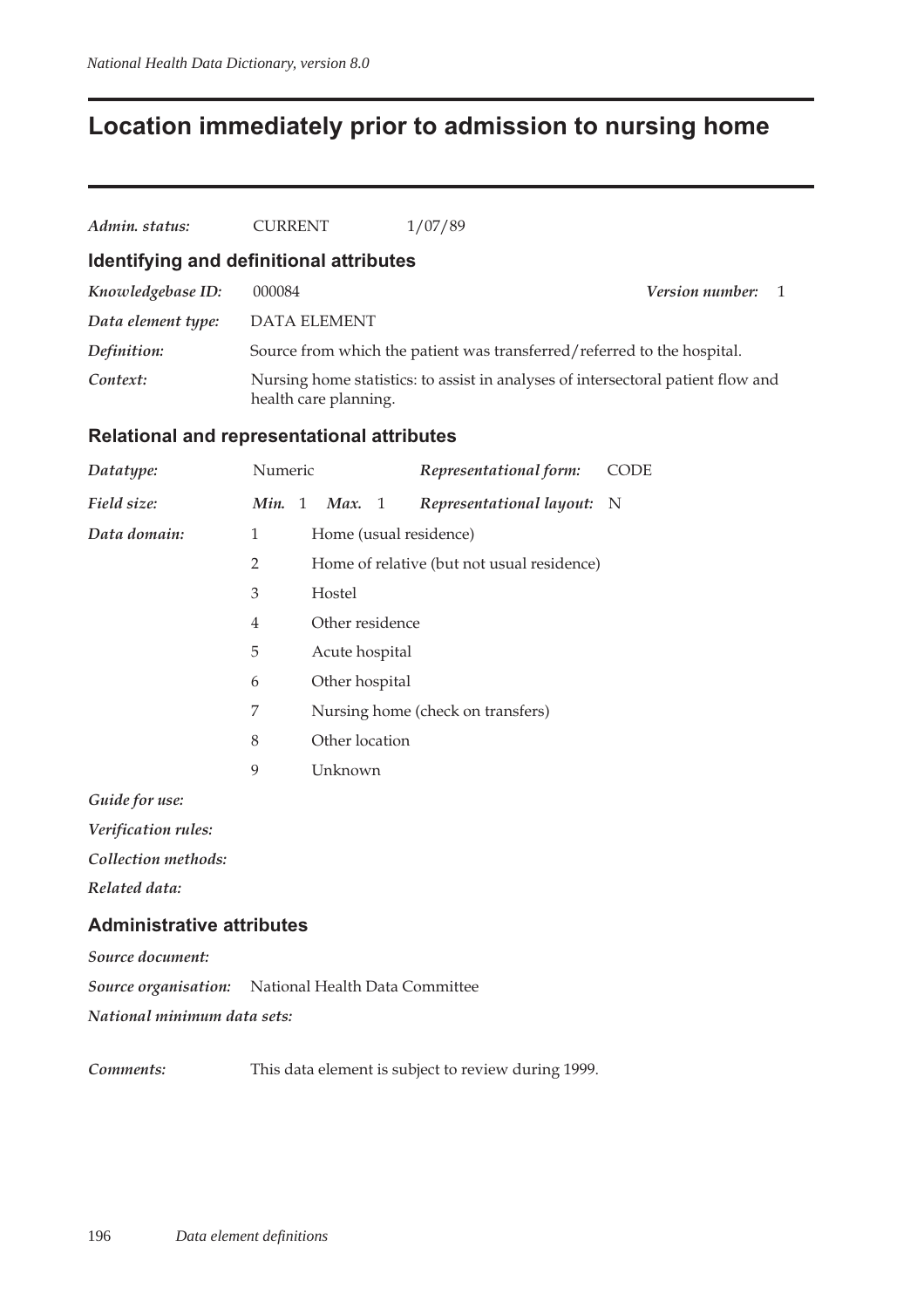## **Place of occurrence of external cause of injury – admitted patient**

| Admin. status:                                    | <b>CURRENT</b>                                                                                                                                                                                                                                                                     | 1/07/98                                                                  |                                                                                     |  |  |
|---------------------------------------------------|------------------------------------------------------------------------------------------------------------------------------------------------------------------------------------------------------------------------------------------------------------------------------------|--------------------------------------------------------------------------|-------------------------------------------------------------------------------------|--|--|
| Identifying and definitional attributes           |                                                                                                                                                                                                                                                                                    |                                                                          |                                                                                     |  |  |
| Knowledgebase ID:                                 | 000384                                                                                                                                                                                                                                                                             |                                                                          | Version number:<br>4                                                                |  |  |
| Data element type:                                | <b>DATA ELEMENT</b>                                                                                                                                                                                                                                                                |                                                                          |                                                                                     |  |  |
| Definition:                                       |                                                                                                                                                                                                                                                                                    |                                                                          | The place where the external cause of injury, poisoning or adverse effect occurred. |  |  |
| Context:                                          | Admitted patients: enables categorisation of injury and poisoning according to<br>factors important for injury control. Necessary for defining and monitoring injury<br>control targets, injury costing and identifying cases for in-depth research.                               |                                                                          |                                                                                     |  |  |
| <b>Relational and representational attributes</b> |                                                                                                                                                                                                                                                                                    |                                                                          |                                                                                     |  |  |
| Datatype:                                         | Numeric                                                                                                                                                                                                                                                                            | Representational form:                                                   | <b>CODE</b>                                                                         |  |  |
| Field size:                                       | Min. 1<br>Max.<br>$\overline{1}$                                                                                                                                                                                                                                                   | Representational layout:                                                 | - N                                                                                 |  |  |
| Data domain:                                      | ICD-10-AM                                                                                                                                                                                                                                                                          |                                                                          |                                                                                     |  |  |
| Guide for use:                                    | All admitted patients should be coded to the ICD-10-AM classification. In ICD-10-<br>AM place of occurrence is the fourth character of the external cause code.                                                                                                                    |                                                                          |                                                                                     |  |  |
|                                                   | A place of occurrence code must accompany those external cause codes specified<br>in the range W00-Y34 (with the exception of Y06 and Y07. Refer to the Australian<br>Coding Standards for ICD-10-AM, National Centre for Classification in Health,<br>Sydney for further details. |                                                                          |                                                                                     |  |  |
|                                                   | New South Wales, Australian Capital Territory, Victoria and the Northern<br>Territory implemented ICD-10-AM from 1 July 1998. Other States will implement<br>ICD-10-AM from 1 July 1999.                                                                                           |                                                                          |                                                                                     |  |  |
| Verification rules:                               |                                                                                                                                                                                                                                                                                    |                                                                          |                                                                                     |  |  |
| Collection methods:                               |                                                                                                                                                                                                                                                                                    |                                                                          |                                                                                     |  |  |
| Related data:                                     | admitted patient - ICD-9-CM, version 3                                                                                                                                                                                                                                             |                                                                          | supersedes previous data element Place of occurrence of external cause of injury -  |  |  |
|                                                   |                                                                                                                                                                                                                                                                                    | is used in conjunction with External cause - admitted patient, version 4 |                                                                                     |  |  |
| <b>Administrative attributes</b>                  |                                                                                                                                                                                                                                                                                    |                                                                          |                                                                                     |  |  |
| Source document:                                  | International Statistical Classification of Diseases and Related Health Problems -<br>Tenth Revision – Australian Modification (1998) National Centre for Classification<br>in Health, Sydney.                                                                                     |                                                                          |                                                                                     |  |  |
| Source organisation:                              | National Health Data Committee and National Centre for Classification in Health.                                                                                                                                                                                                   |                                                                          |                                                                                     |  |  |
| National minimum data sets:                       |                                                                                                                                                                                                                                                                                    |                                                                          |                                                                                     |  |  |
| Institutional health care                         |                                                                                                                                                                                                                                                                                    | from $1/07/89$ to                                                        |                                                                                     |  |  |
| Injury surveillance                               |                                                                                                                                                                                                                                                                                    | from $1/07/89$ to                                                        |                                                                                     |  |  |
| Comments:                                         |                                                                                                                                                                                                                                                                                    |                                                                          |                                                                                     |  |  |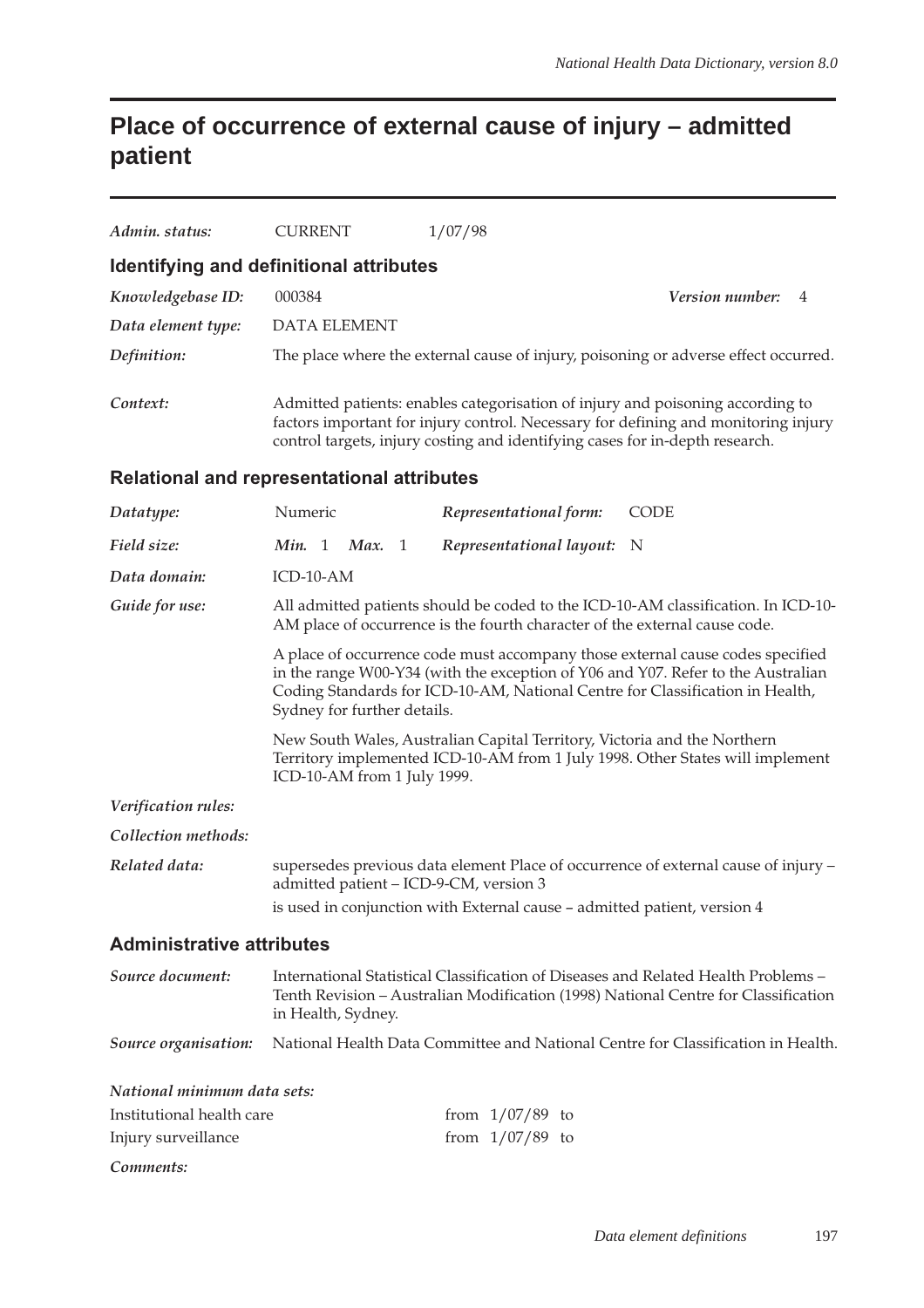## **Place of occurrence of external cause of injury – nonadmitted patient**

| Admin. status:     | <b>CURRENT</b>                          | 1/07/97                                                                                                                                                                                                                                           |                          |  |
|--------------------|-----------------------------------------|---------------------------------------------------------------------------------------------------------------------------------------------------------------------------------------------------------------------------------------------------|--------------------------|--|
|                    | Identifying and definitional attributes |                                                                                                                                                                                                                                                   |                          |  |
| Knowledgebase ID:  | 000128                                  |                                                                                                                                                                                                                                                   | <b>Version number:</b> 3 |  |
| Data element type: | DATA ELEMENT                            |                                                                                                                                                                                                                                                   |                          |  |
| Definition:        |                                         | The place where the external cause of injury, poisoning or adverse effect occurred.                                                                                                                                                               |                          |  |
| Context:           | cases for in-depth research.            | Injury surveillance (non-admitted patients): enables categorisation of injury and<br>poisoning according to factors important for injury control. Necessary for<br>defining and monitoring injury control targets, injury costing and identifying |                          |  |

### **Relational and representational attributes**

| Datatype:           | Numeric |                                                                                                                                                                                                                                                                                                                |                                                           |  | Representational form:                                                                                                                            | <b>CODE</b>                                                                                                                                                       |  |  |
|---------------------|---------|----------------------------------------------------------------------------------------------------------------------------------------------------------------------------------------------------------------------------------------------------------------------------------------------------------------|-----------------------------------------------------------|--|---------------------------------------------------------------------------------------------------------------------------------------------------|-------------------------------------------------------------------------------------------------------------------------------------------------------------------|--|--|
| Field size:         | Min. 2  |                                                                                                                                                                                                                                                                                                                | Max. 2                                                    |  | Representational layout:                                                                                                                          | NN.                                                                                                                                                               |  |  |
| Data domain:        | 01      |                                                                                                                                                                                                                                                                                                                |                                                           |  | Home (includes farm house)                                                                                                                        |                                                                                                                                                                   |  |  |
|                     | 02      |                                                                                                                                                                                                                                                                                                                |                                                           |  | Residential institution (excludes hospital [04])                                                                                                  |                                                                                                                                                                   |  |  |
|                     | 03      |                                                                                                                                                                                                                                                                                                                | School, other institutional or public administrative area |  |                                                                                                                                                   |                                                                                                                                                                   |  |  |
|                     | 04      |                                                                                                                                                                                                                                                                                                                |                                                           |  | Hospital or other health service                                                                                                                  |                                                                                                                                                                   |  |  |
|                     | 05      |                                                                                                                                                                                                                                                                                                                |                                                           |  | Place of recreation (mainly for informal recreational activities)                                                                                 |                                                                                                                                                                   |  |  |
|                     | 06      |                                                                                                                                                                                                                                                                                                                |                                                           |  | Sports and athletics area (mainly for formal sports etc.)                                                                                         |                                                                                                                                                                   |  |  |
|                     | 07      |                                                                                                                                                                                                                                                                                                                | Street or highway                                         |  |                                                                                                                                                   |                                                                                                                                                                   |  |  |
|                     | 08      |                                                                                                                                                                                                                                                                                                                | Trade or service area                                     |  |                                                                                                                                                   |                                                                                                                                                                   |  |  |
|                     | 09      |                                                                                                                                                                                                                                                                                                                |                                                           |  | Industrial or construction area                                                                                                                   |                                                                                                                                                                   |  |  |
|                     | 10      |                                                                                                                                                                                                                                                                                                                | Mine or quarry                                            |  |                                                                                                                                                   |                                                                                                                                                                   |  |  |
|                     | 11      |                                                                                                                                                                                                                                                                                                                |                                                           |  | Farm (excludes farm house [01])                                                                                                                   |                                                                                                                                                                   |  |  |
|                     | 12      |                                                                                                                                                                                                                                                                                                                |                                                           |  | Other specified places                                                                                                                            |                                                                                                                                                                   |  |  |
|                     | 13      |                                                                                                                                                                                                                                                                                                                | Unspecified place                                         |  |                                                                                                                                                   |                                                                                                                                                                   |  |  |
| Guide for use:      |         |                                                                                                                                                                                                                                                                                                                |                                                           |  | Territory, Victoria and the Northern Territory implemented ICD-10-AM from 1<br>July 1998. Other States will implement ICD-10-AM from 1 July 1999. | To be used only for injury surveillance purposes for non-admitted patients when<br>it is not possible to use ICD-10-AM codes. New South Wales, Australian Capital |  |  |
|                     |         | Select the code which best characterises the type of place where the person was<br>situated when injury occurred on the basis of the information available at the time<br>it is recorded. If two or more categories are judged to be equally appropriate,<br>select the one that comes first in the code list. |                                                           |  |                                                                                                                                                   |                                                                                                                                                                   |  |  |
| Verification rules: |         |                                                                                                                                                                                                                                                                                                                |                                                           |  |                                                                                                                                                   |                                                                                                                                                                   |  |  |

#### *Collection methods:*